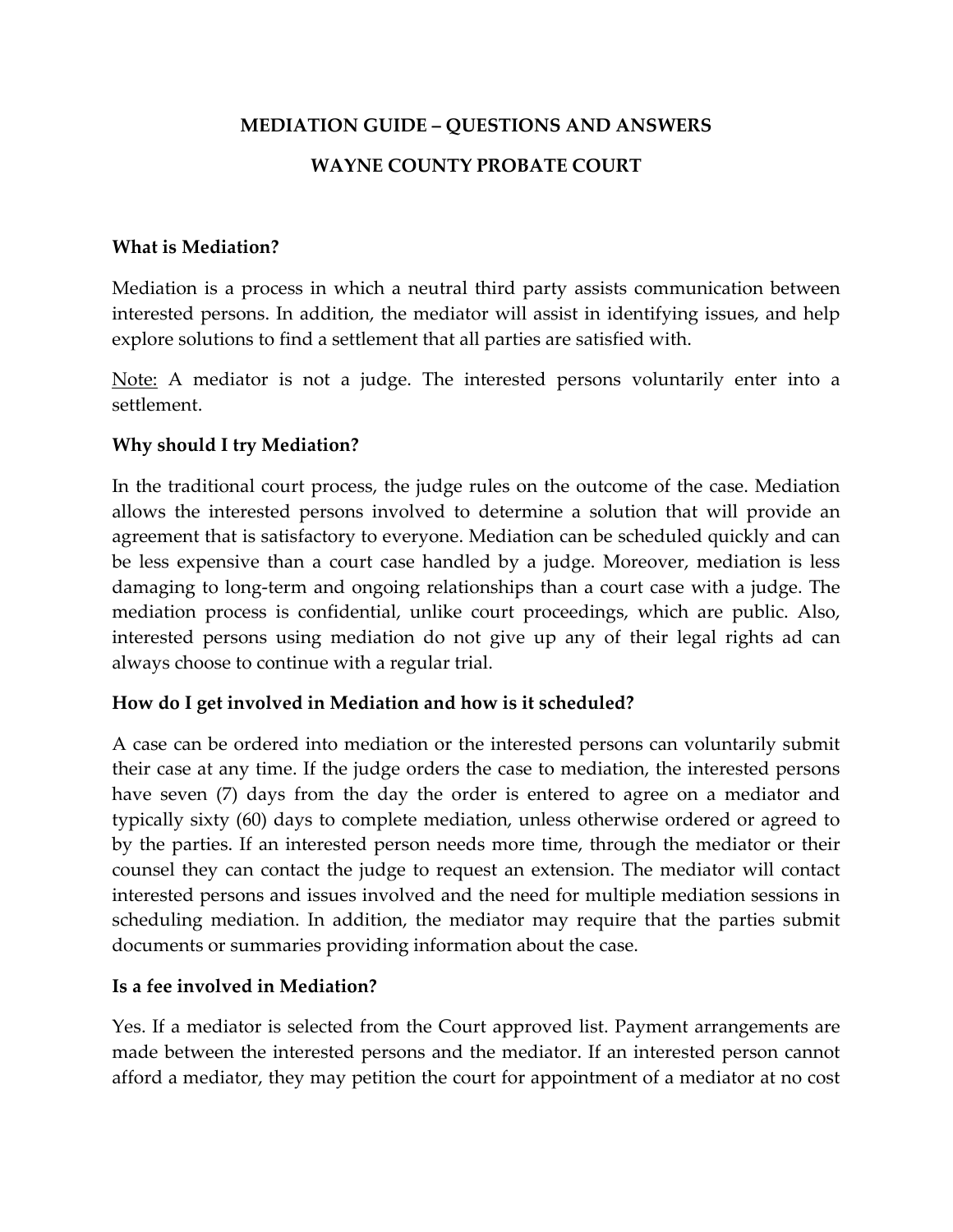to the petitioner, and if the judge finds that the interested person is unable to pay, a mediator will be appointed for free or at a low cost.

# **How do I select a Mediator?**

Interested persons are encouraged to agree to the selection of their own mediator. The court maintains a list of approved mediators on its website to help in the selection process. See **WWW.WCPC.us** under Probate Information - List of Court Approved Mediators. However, *interested persons are free to choose whomever they agree on to mediate their case***.** If the interested persons do not agree on the selection of a mediator within seven (7) days from the day the mediation order is entered, the Court will appoint the Wayne County Dispute Resolution Center as mediator.

## **Where is Mediation held?**

The interested persons and the mediator choose the meeting place, as well as the dates and times of the meeting. If the Wayne County Dispute Resolution Center is the mediator, the mediation will be held at their offices in Dearborn [835 Mason St, Ste C-300, Dearborn, MI 48124] or held via ZOOM.

## **What happens during Mediation?**

The mediator will explain the mediation process, discuss any facts and issues involved with the interested persons, and establish some ground rules. A mediation session will continue until (a) a settlement is reached; (b) the mediator determines that a settlement is not likely to be reached; (c) the end of the first mediation session; (d) until a time agreed on by the interested persons.

# **What happens at the end of Mediation?**

Within seven (7) days after mediation, the mediator will submit a Mediation Status Report to the court. If the matter is settled through mediation and the parties are not represented by an attorney, the mediator will include a settlement agreement in their report that will be reviewed by the Court. Based upon this agreement, a follow-up hearing may or may not be needed in from t of the Judge. If a settlement is reached and the parties have lawyers, the attorneys will prepare and submit the proper paperwork, settlement agreements, or orders to end the case. However, if the matter could not be settled, the interested persons will follow the court dates set by the scheduling order or subsequent orders.

### **What are the qualifications to serve as an approved Mediator?**